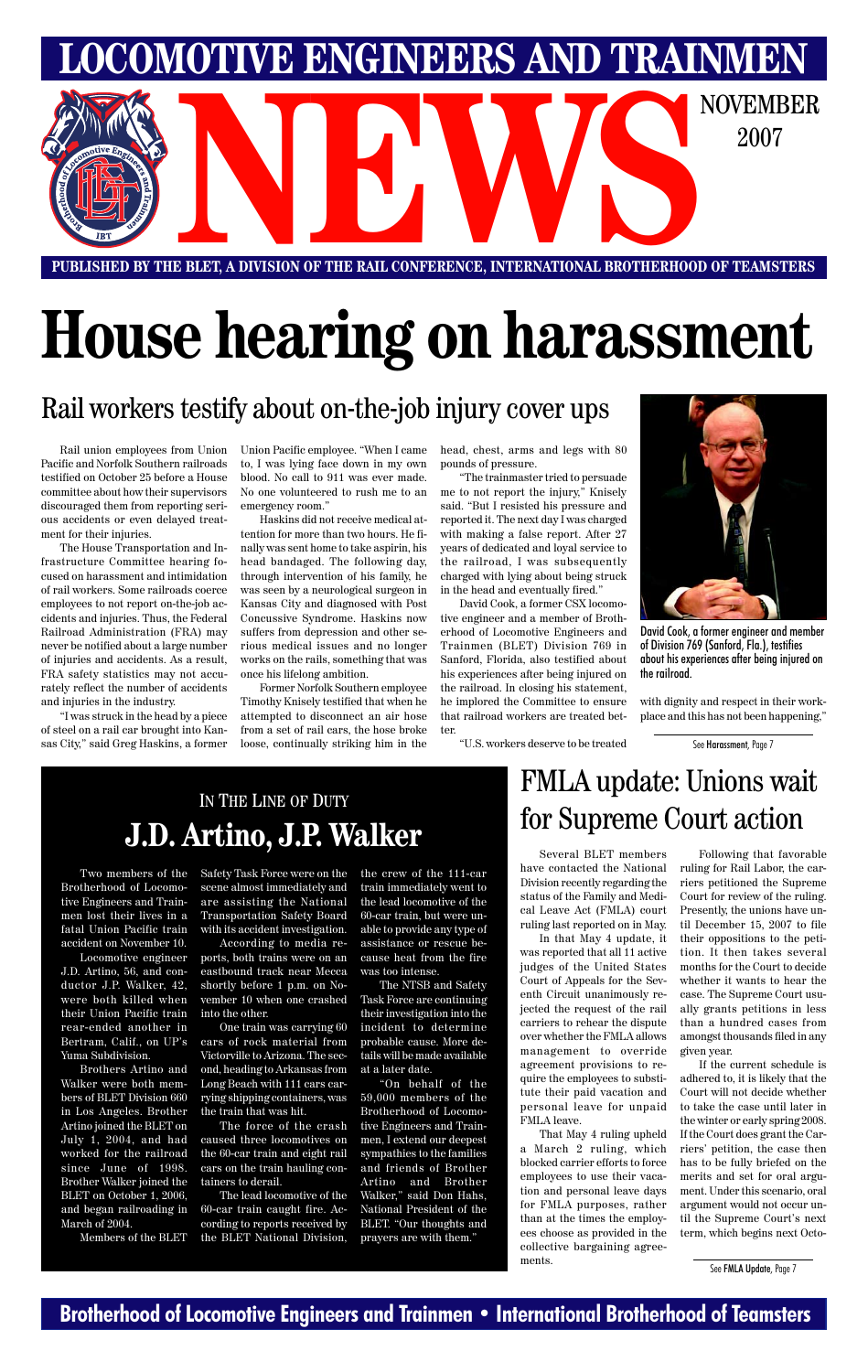# **LAST RUNS & HONOR ROLLS**

# **Division 11 (N.Y.) honors two recent retirees**



After 31 years of railroad service, BLET Division 11 (New York, N.Y.) member William "Bill" Hotchkiss made his last run on October 27, 2006. Brother Hotchkiss hired out in 1976 and joined the BLET on February 1, 1981.

His last run was as a locomotive engineer on yard assignment YDR-704 covering the SP-4, taking Amtrak regional express train #127 to New York's Penn Station.

Brother Hotchkiss spent time as an engineer instructor during his 30-plus year railroad career.

Old friends may congratulate Brother Hotchkiss by writing: 737 1st St., Middletown, N.J. 07748-1239.



Brother Joseph Rafanelli Jr. ended his 38-year railroad career when he finished his last run on August 29, 2006, as locomotive engineer of Amtrak's Acela Express Train Number 2109. He is seen here receiving wishes for a safe Last Run by Tom Pyle, superintendant of the New York Division. Brother Rafanelli served as Local Chairman of BLET Division 11 (New York, N.Y.). Brother Rafanelli hired out in 1968 and joined the Brotherhood on February 1, 1969. Throughout his career, he spent time as a member of Division 501 and Division 53.

Friends may contact Brother Rafanelli by writing: 810 Erik Lake Road, Brandon, FL 33510.

Stuart B. Ferguson of BLET Division 561 (Richmond, Va.) celebrated 51 years of membership in the Brotherhood of Locomotive Engineers and Trainmen on Nov. 9.

Brother Ferguson, who will turn 86 years old in December, began his railroad career on December 19, 1940, as a fireman in Richmond, Va., for the RF&P (today a part of CSX). He earned promotion to locomotive engineer in 1948 and joined the BLE on November 9, 1956. His brother J.E. Ferguson was also a locomotive engineer and a member of Division 561. Brother Ferguson and his wife, Frances, were married in 1947. The couple has three children, Bev, Isabell and Gayle; eight grandchildren; eight great-grandchildren and nine great-great grandchildren, with the 10th expected in January 2008. His last run was on December 30, 1984, as the engineer of a diesel passenger train between Richmond and Washington, D.C. Even though he misses the men he worked with, Brother Ferguson has kept busy during retirement. He is a member of the Masons and is active in his church.

*The Fergusons live at 210 East Richmond Rd., Richmond, Va. 23223.* •

#### Division 561's Ferguson a 51-year BLET member

Brother James F. Allen of BLET Division 463 (Corbin, Ky.) brought his 33-year, injuryfree railroad career to an end when he completed his last run on May 5, 2006.

Brother Allen began his railroad career on April 11, 1973 as a trainman for the Louisville & Nashville Railroad in Loyall, Ky. He earned promotion to locomotive engineer by the L&N on October 24, 1974, and joined the BLET on December 1, 1974.

Allen and his wife, Dorothy, were married on September 2, 1967. The couple has three daughters, Cynthia Yearly, Melinda Hatmaker and Angela Tolliver, and six grandchildren. Allen comes from a railroad family. His late uncle, Ray

Allen, was a trainmaster, while his cousin, Ray Allen Jr., is a dispatcher. His brother-in-law, Glen Boggs, is a CSX locomotive engineer and a member of Division 463.

Throughout his railroad career, Allen served for two years as Secretary-Treasurer of Division 463 in Corbin, Ky., and also served as an Operation Red Block captain. Prior to his first railroad job, he served in the United States Marine Corps in Camp Lejune, N.C., from June 1963 to June 1967. His specialty was in ar-



#### Division 463 member James F. Allen retires 33 years accident-free

tillery, and was known for his expertise with the Howitzer.

During his retirement, Brother Allen plans to travel. He also serves as a referee for football and basketball games and an umpire for fast pitch softball. He also enjoys riding his motorcycle.

*Congratulations may be sent to Brother Allen at: P.O. Box 511, Loyall, KY 40854.* •

#### *Honor Roll*

George F. Henley of BLET Division 219 (Shreveport, La.) celebrated 47 years of continuous BLET membership on May 12.

Following in the footsteps of his father, grandfather and uncles, Henley began his railroad career as a clerk on the Texas & Pacific in Shreveport in 1943. He went firing on July 13, 1948 and earned promotion to locomotive engineer on June 6, 1954 for the T&P. He joined the BLE on May 12, 1960.

Due to mergers and acquisitions during his career,

Henley became employed as an engineer at Missouri Pacific and Union Pacific. His last run was on March 20, 1992 for the UP. Prior to his work in the rail industry, He served in the U.S Army. Stationed in Alaska for 21 months, he received a citation for his expert rifle skills.

Eugene B. Stone of BLET Division 219 (Shreveport, La.) celebrated 53 years of membership on November 11.

Stone began his railroad career on Sept. 23, 1941 as a fireman on the

He and his wife, Sarah, were married on Dec. 7, 1957. Henley is a member of the American Legion who enjoys golf and cooking. He says he has a "great life."

*The Henleys live at 653 Ellerbe Gardens Blvd., Shreveport, La. 71106.* •

Texas & Pacific in Hollywood Yard. He went firing on Sept. 23, 1943 and earned promotion to engineer on Oct. 22, 1948. He joined the BLE on Nov. 11, 1954 and completed his Last Run on May 31, 1984, and celebrated his 87th birthday on June 24.

He is most proud of his safety record — Brother Stone recorded 40 years of railroad service without an accident.

Stone is a U.S. Air Force veteran. During his four-year tour, Stone served at Brookwood Air Base, Midland Air Base, and in Calcutta, India.

He and his late wife, Opal, had three children; 14 grandchildren and 12 greatgrandchildren.

*Stone can be reached by mail at: P.O. Box 17738, Shreveport, La. 71138.* •

### **Long-time members of Div. 219 in Shreveport reach Honor Roll**

George F. Henley

Eugene B. Stone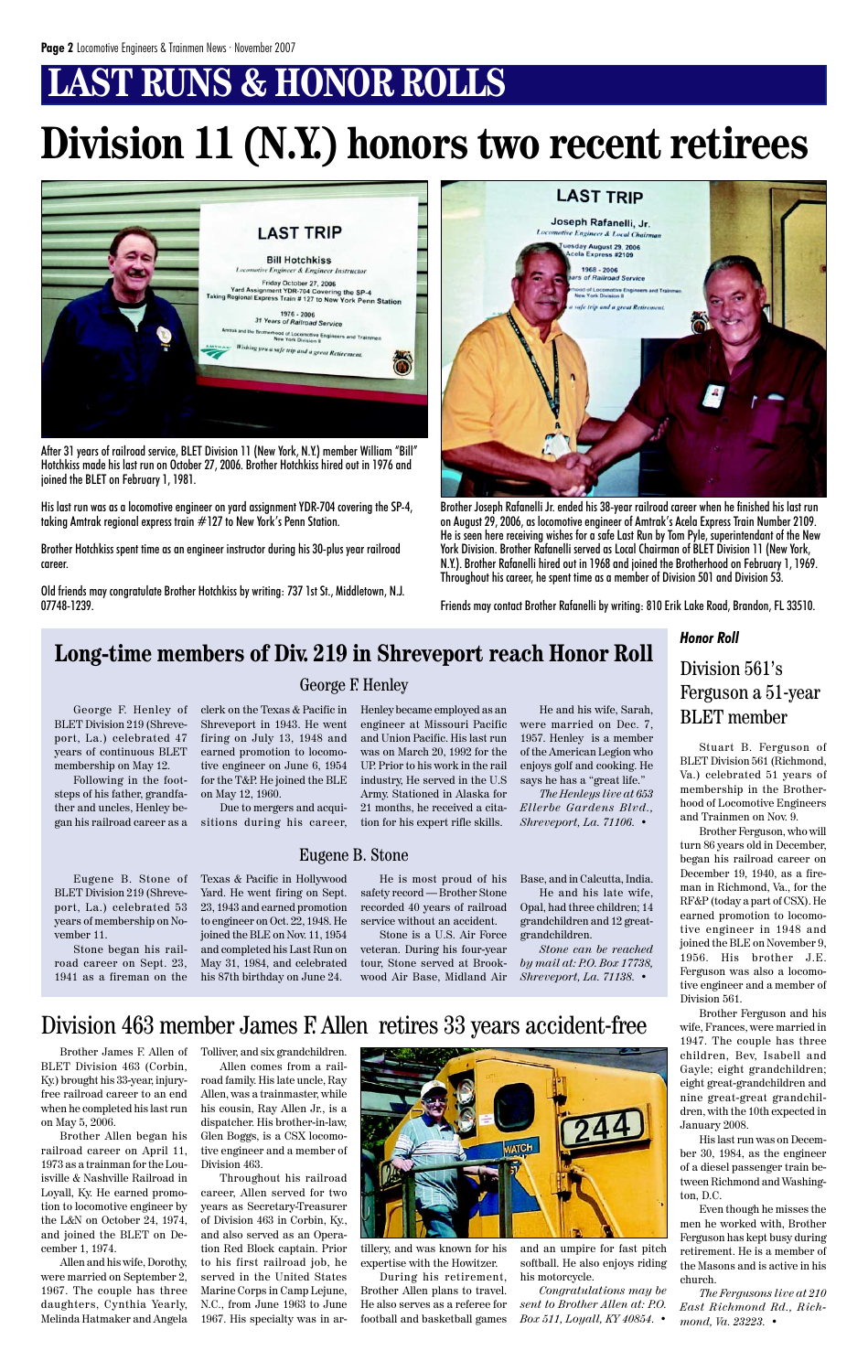# **LAST RUNS & HONOR ROLLS**

Members of BLET Division 607 in Cleveland, Ohio, bid happy retirement to three veteran members who recently completed their Last Runs.

**Brother Michael J. Furey** hired out with the New York Central / Big Four on August 10, 1963. He completed his Last Run as a Norfolk Southern locomotive engineer on Sept. 2, 2005, working yard assignment BW-10 at Whiskey Island in Cleveland.

During his railroad career, Brother Furey served his division by holding numerous Division offices, including Local Chairman, President, Secretary-Treasurer, and Division 607 Homeland Security Council. He was also a member of the Conrail Cleveland Joint Improvement Committee, Labor Management committee, and the Cleveland Safety committee. He was the last former Big Four engineer to retire.

During retirement, his plans include traveling, casinos, and spending time with his family.

*Old friends may contact him at: 3388 West 157th St., Cleveland, Ohio 44111.*

**Brother Kenneth A. Malin** hired out with the Norfolk & Western on August 25, 1969. His Last Run came on February 1, 2006, working yard assignment BX-22 at Campbell Road Yard for the Norfolk Southern in the Cleveland Flats.

Brother Malin found his railroad job very rewarding and always enjoyed the work and the fine coworkers. His retirement plans include relocating to Las Vegas, boating on Lake Mead, riding his motorcycle, and traveling with his girlfriend Rochelle.

*Friends may contact him at his new home in Las Vegas by writing: 6130 W. Flamingo Rd., #716, Las Vegas, Nevada 89103-2280.*

**Brother Benjamin J. Deccola** hired out with the New York Central on December 13, 1963. His completed his Last Run on April 18, 2005, working as a Norfolk Southern engineer on yard assignment BV-22 at Von Willer Yard in Cleveland.

Brother Deccola says he enjoyed his rail career and the fine people he worked with. His retirement plans are to simply catch up on all the activities he missed over the years.

*Friends may write to him at: 6819 Wood Creek Dr., Cleveland, Ohio 44130-3529.* •



From left: Brothers Michael J. Furey, Kenneth A. Malin and Benjamin J. Deccola were recently honored by members of BLET Division 607 in Cleveland, Ohio, following their Last Runs. Each retiree was presented with a model locomotive from the railroad they hired out on.

The BLET congratulates Brother E. H. (Butch) Garrett, for 61 years of service continuous membership.

Brother Garrett was born in San Antonio, Texas on January 21, 1924, and moved to Smithville, Texas in his youth. His father was a conductor on the Missouri-Kansas-Texas Railroad and his brother was a switchman for the Southern Pacific Railroad. Butch received a 10th grade education, and enjoyed growing up in the country.

He went to work on a bridge gang, working out of Smithville, Texas in April 1942, for the MKT. In July 1942, he went firing on a steam engine.

Butch was hunting one day and visiting different neighbors in the area when he was told that the Japanese had bombed Pearl Harbor, "I did not even know where Pearl Harbor was", he said. Later that year he was drafted into the Navy, where he spent 3 years in the Pacific Ocean on the USS Salt Lake City as a 42 millimeter gunner.

When he returned home in 1945, he resumed his career as a fireman on a steam engine. Butch earned promotion to a locomotive engineer in 1954. In June of that year Butch married Vella Mach and they have been together for 52 years. They have two daughters, one son, and 6 grandchildren.

He was initiated into the Brotherhood of Locomotive Engineers Division 475 on July 5, 1946, and held the local presidents office for one term.

In November 1983, he made his last trip as an engineer from Houston to Smithville, Texas, on a mixed freight train with GP-40s as power.

Butch enjoys his grandchildren, fishing, and mowing his lawn.

"Our sincerest congratulations to Brother Garrett for his years of service," said Chuck Breeden, Secretary-Treasurer of BLET Division 475.

*He lives at: 1402 East 7th St., Smithville, TX 78957.* •

# **Division 607 (Cleveland) honors three**



Brother E.H. "Butch" Garrett is recognized for his 61 years of continuous membership in the Brotherhood.

### Butch Garrett of Div. 475 marks 61 years of continuous membership

#### *Honor Roll*

Brother Scotty Hull of BLET Division 382 (Buffalo, N.Y.) made his Last Run on September 29, 2006, on train Q11029, a CSX van train carrying UPS cargo from Willard, Ohio to Buffalo, N.Y.

As a third generation railroad worker, Brother Hull began his 41-year career in 1965, when he hired as a Fireman for the New York Central. Later, he worked for Penn Central, Conrail, and finally CSX.

Brother Hull's family has a long connection with the railroad industry

— his great grandfather was a passenger conductor with the Lakeshore & Milwaukee Southern, working between Buffalo and New York City, and his father was a locomotive engineer for the New York Central.

Brother Hull, a past President of Division 382, was a BLE member for 18 years. He and his wife, Cheryl, live in Hamburg, N.Y. He says he's now going to get a chance to make up for all lost time with his family, and his grandson, play golf, and do some traveling.

When Tom Vassie asked Brother Hull if he had any advice for his coworkers, Hull said: "Stay awake, be alert, and watch out for the guys you are working with." Scott also said, "I've been lucky — I have always worked in road service, never been injured, never been involved in a fatality, and never hurt anyone."

*Old friends may write to Brother Hull at: 57 Pine St., Hamburg, N.Y., 14075.* •

### Division 328 (Buffalo) member Scotty Hull retires after 41 years injury-free



From left: Brother S.C. "Scotty" Hull on his Last Run with conductor R.J. "Bob" Damsel.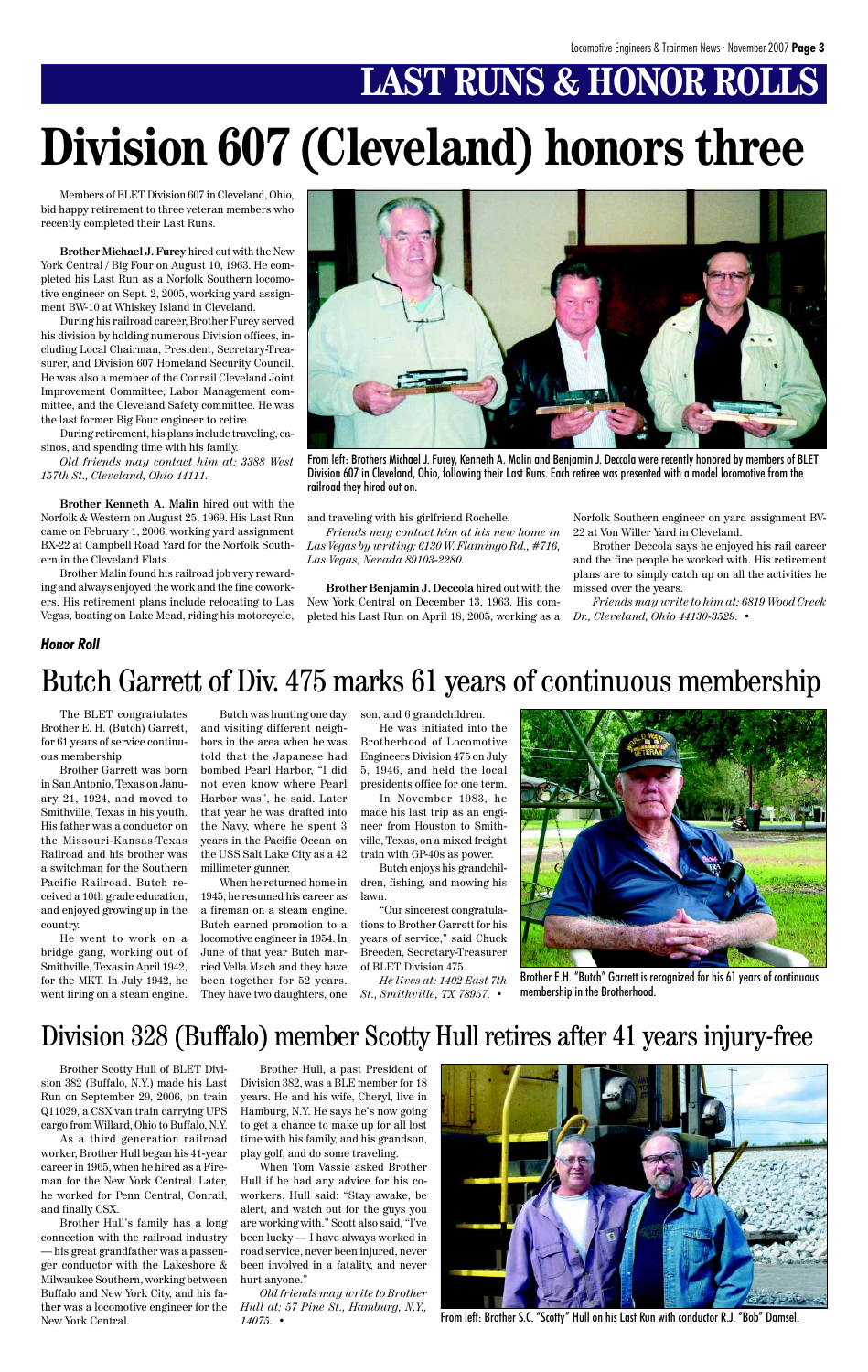# **BLET NEWS**

Registering to vote is now easier than ever for BLET members thanks to a new online service provided by the International Brotherhood of Teamsters.

Clicking the link below will allow members to input their relevant personal information and mail their voter registration information to their local board of elections.

The BLET is urging all members to register and vote in the upcoming election in November of 2008.

With a labor-friendly Congress currently serving in Washington, D.C., it is of the utmost importance to elect a labor-friendly candidate for the White House. Registering to vote is the first and biggest step a BLET member can take toward reaching that goal. •

**https://electionimpact.votenet.com/teamsters/voterreg/index.cfm**

# **Register to vote in 2008 elections**

New online service at Teamster.org makes it simple to register



An audit of the BLET Short Term Disability Plan conducted by MetLife and approved by the BLET Trust Fund Trustees has resulted in a reduction in weekly benefits.

Effective October 1, 2007, weekly benefits will be reduced from \$402 per week to \$362 per week.

The good news is that the reduction will not impact members with existing claims or those who have a disability date prior to October 1, 2007. They will continue to qualify

BLET members should be aware that an independent auditing company is performing a dependent eligibility audit in accordance with BLET Insurance Plan documents.

This audit is meant to make sure only eligible dependents are covered under the recent changes made to the definition of dependent in the last national agreement.

Members will be chosen at random for the audit. Those

#### MetLife adjusts short term disability plan

for the \$402 per week benefit. Only those claims with a date of October 1 or after will be adjusted to \$362 per week.

The plan experience is monitored regularly and reviewed annually. A high number of claims forced the plan to pay more in benefits than it collected in premiums. This, in addition to the fact that we were unable to secure payment of a higher premium from the rail carriers, has forced the Trust Fund to adjust the benefits accordingly. •

#### Insurance co. conducts dependent eligibility audit

who get a notice of participation are provided an audit helpline telephone number.

It's important to make sure that you participate in this audit to assure no disruption in your dependants' insurance coverage. As part of the audit, members may be asked to provide a copy of a marriage certificate, children's birth certificates, or proof of enrollment for dependents attending college. •

#### **By Sereena Hogan First Vice-President and National Legislative Representative**

With less than a year until we cast our vote for the man or woman who will hold the top political office in our country, it's a good time to tune in to the whole political process and think about what part each of us plays in that process. Are you a registered voter? If not, why not? Do it now. It's not only your right, it's your responsibility as an American citizen to do your part.

BLET brother Robert Hagan of Division 757, who is also the Ohio District 60 Representative, says, "When we ignore our vote, we ignore our future. Everything we do in our lives, from our early morning wakeup to our rest at

night, includes a law that was enacted by people we voted for or ignored. You make the choice; don't let someone else decide for you. Do you really want someone else to decide your future?"

But how do we figure it all out? We're bombarded with political rhetoric every day. How do we sort out the truth from the endless manipulations that prey on our emotions rather than giving us the facts? As voters, we can become frustrated and confused by the candidates' campaign methods, using anger and fear to win votes. I'm tired of it already and we've got almost a year more of it before we slip into the voting booth and make our choices. And you can bet it's gonna get ugly!

The keynote speaker at this year's Teamster's Women's Conference in Houston, Texas, Political Strategist

Donna Brazile, encouraged listeners to go a little deeper when trying to decide who's going to get your vote. "Look at their voting history," she said, "See how they have voted in the past on issues that are important to you."

I remember thinking at the time that Ms. Brazile's words sounded like good advice, but that kind of fact-finding could be a lot of work and very time consuming. Recently, though, as I was sailing across the vast sea of information we call "the web," I somehow landed on a website that I think could be very useful in sorting out the facts.

A non-profit, non-partisan political research organization known as "Project Vote Smart" maintains a website at www.vote-smart.org that touts itself as "The Voter's Self-Defense



find everything you ever wanted to know about over 40,000 political candidates and lawmakers, as well as summaries of key legislation. Project

Vote Smart (PVS) tracks key votes in all state legislatures and monitors everything that goes on in Congress. They provide information on the candidates' voting history records, issue positions, where their funding comes from, their backgrounds and past professions, and copies of all their speeches. They even gather evaluations of candidates made by more than 200 competing liberal and conservative special interest groups. PVS collects every speech and public statement made by the candidates for President, Vice-President, Cabinet, Governor, and Congress, and compiles all this into a searchable database so

you, the voter, can compare candidates' self-serving claims against their actual performance in office. All of the facts entered on PVS's extensive website are checked five times to be absolutely sure that the data is correct. Regardless of education or political sophistication, all interested persons can have instant access to information about candidates and issues of importance to them.

Project Vote Smart was formally started in 1988 by former Presidents Carter and Ford and other political leaders, including John McCain, Geraldine Ferraro, and Michael Dukakis. It operates much like the Peace Corps, with volunteers signing up for two weeks to two years. The facility where all this research and data compilation takes place is an extraordinary high-tech wilderness retreat in the Montana Rockies, and is operated and maintained entirely on donated funds from philanthropic foundation grants, memberships, and individual donations. They do not lobby, support, or oppose any candidate and do not receive financial support from any organization that does. No funds are accepted from special interests, corporations, or even the Government.

PVS recently aquired a 45-foot bus that is touring the nation to teach voters how to defend themselves against the rhetoric and misinformation that come out of political campaigns. Complete with a movie theater and computer terminals, the bus is staffed by six PVS board members who teach visitors how to sort through the barrage of information likely to be directed at voters in 2008 to determine what is credible and what is not. The bus tour schedule is posted on the website, and they will travel anywhere they are welcome.

I hope you will take a moment to check out the Project Vote-Smart website. Whether you do or not, please do take the time to educate yourself in some fashion and cast your vote in the 2008 General Election, and encourage your family and friends to do the same.

If you are feeling skeptical about whether or not your vote will make a difference, think about this: If you care about education and jobs; if you care about the Supreme Court and individual rights; if you care about hate crimes, the military and foreign policy; if you care about health care and welfare reform, or paying down the national debt; if you care about global warming and protecting the environment, you owe it to yourself, your family, and your country to vote. •

# **Project Vote Smart a useful tool for voters**

*BLET Auxiliary Update*

**"A popular government without popular information or the means of acquiring it, is but a Prologue to Farce, or a Tragedy, or perhaps both. Knowledge will forever govern ignorance; and a people who mean to be their own Governors, must arm themselves with the power which knowledge gives."**

— James Madison, 1822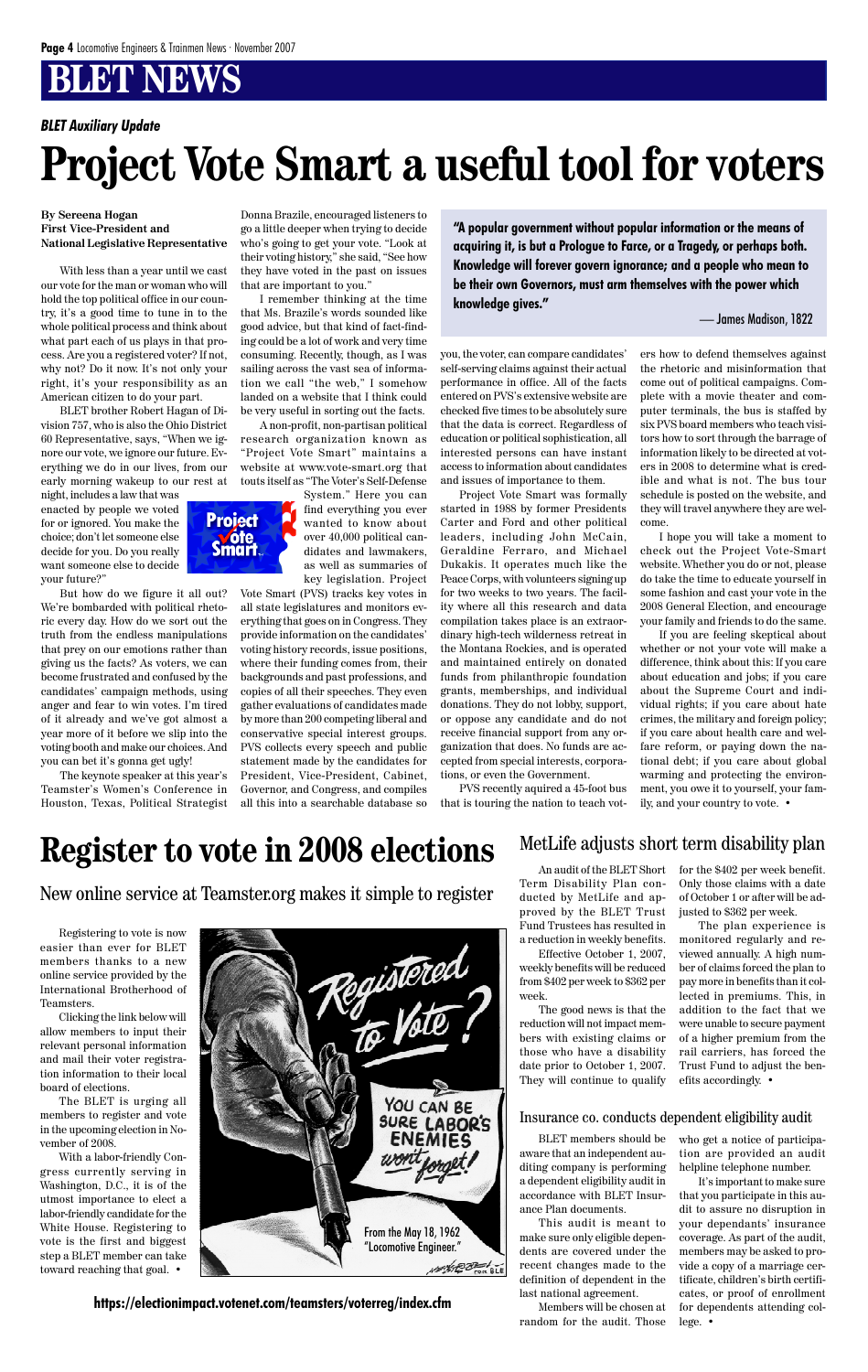# **BLET NEW**

#### Union Pacific Corp.



aaaaaaaaaaaaaaaaaaaaaaaaaaaaaaaaaaaaaaaaaaaaaaaaaaaaaaaaaaaaaaaaaaaaaaaa aaaaaaaaaaaaaaa

. . . . . . . . . .

aaaaaaaaaaaaaaaaaaaa aaaaaaaaaaaaaaaa aaaaaaaaaaaaaaaaaa

aaaaaaaaaaaaaaaaaaaaaaaaaaaaaaaaaaaaaaaaaaaaaaaaaaaaaaaaaaaaaaaaaa aaaaaaaaaaaaaaaaaaaaa

Burlington Northern Santa Fe Corporation reported all-time record quarterly earnings of \$1.48 per diluted share, 11 per-

cent higher compared with third-quarter 2006 earnings of \$1.33 per diluted share. Highlights included:

• Freight revenues increased \$133 million, or 4 percent, to \$3.95 billion compared with the third quarter of 2006.

• Operating income of \$1 billion increased \$80 million, or 9 percent, compared to the same 2006 period.

prior year. Agricultural Products revenues were up \$60 million, or 10 percent, to . year ago. CN said revenue in the quarter ended Sept. 30 was C\$2.02 billion, down CN reported third-quarter net income of C\$485 million, or 96 Canadian cents a share, including a C\$14 million favorable tax adjustment. That compared with a profit of C\$497 million, or 94 Canadian cents per share, in the same period a a touch from C\$2.03 billion a year ago as car-loading volumes dropped.

Third-quarter 2007 freight revenues increased \$133 million, or 4 percent, to an all-time quarterly record of \$3.95 billion compared with \$3.82 billion in the an all-time quarterly record of \$682 million for the third-quarter of 2007. Coal revenues rose by \$101 million, or 14 percent, to \$849 million. Industrial Products revenues increased by \$11 million, or 1 percent, to \$962 million on 2 percent lower unit volumes. Consumer Products revenues of \$1.46 billion were \$39 million, or 3 percent less than the third quarter of 2006. •

Canadian National Railway Co. reported a 2 percent drop in net income in the third quarter due to weaker forestry shipments

and a stronger Canadian dollar.

#### Burlington Northern Santa Fe Canadian National Railway



The railway said it expects those problems to continue through the fourth quar-

ter, but its executives told analysts they are leery about making predictions for 2008 given the current economic volatility. CN said it still predicts earnings per share growth of 5 percent for the full year 2007.

aaaaaaaaaaaaaaaaaaaaaaaaaaaaaaaaaaaaaaaaaaaaaaaaaaaaaaaaaaaaaaaaaaaaaaaaaaaaaaaaaaaaaaa aaaaaaaaaaaaaaaaaaaaaaaaaaaaaaa cluding foreign exchange gains and losses on long-term debt and other specified 8 percent improvement in revenue per unit, more than offsetting the 4 percent gains and the resolution of certain tax matters. On a comparable basis, excluding these items, earnings per share from continuing operations increased 24 percent on a year-over-year basis. Third quarter revenues were \$2.5 billion, a 3 percent increase over the third quarter of 2006. This increase was driven by an decline in volume. The company's Surface Transportation businesses recorded third quarter operating income of \$552 million versus \$489 million in the same quarter last year. Both quarters included insurance recoveries of \$1 million and \$15 million, respectively. On a comparable basis, excluding the insurance recoveries, operating income rose 16 percent on a year-over-year basis.

Forestry is CN's largest freight commodity sector, but the strong Canadian dollar has hit both the lumber and paper industries hard. Revenue from forestry-related shipments was off 13 percent. CN's operating ratio worsened to 62 percent in the quarter from 58.5 percent in the third quarter of 2006. •

#### Canadian Pacific Railway CSX Corporation



Canadian Pacific Railway Ltd. said third-quarter profit rose 33 percent, buoyed by foreignexchange gains on its longterm debt. Net income increased to C\$218.6 million (\$229.1 million), or C\$1.41 a

share, from C\$163.8 million, or C\$1.04, a year earlier. Highlights included:

• Income before foreign exchange gains and losses on long-term debt and other specified items increased 12 percent to \$190 million from \$170 million;

• Diluted earnings per share increased 15 percent to \$1.23 from \$1.07 (exitems);

- Operating ratio improved to 72.9 percent from 74.0 percent; and
- Total revenues increased three per cent to \$1.2 billion.

The worst U.S. housing slump in 16 years damped deliveries of lumber and other forestry products, hurting Canadian Pacific and larger rival Canadian National Railway Co. Canadian Pacific said revenue from those shipments fell 21 percent. •

#### Kansas City Southern Norfolk Southern



CSX Corporation reported third quarter 2007 net earnings of \$407 million, or 91 cents per share, including 24 cents per share from discontinued operations. In the same quarter last year, the company reported earnings of \$328 million, or 71 cents per share, including 17 cents per share from insurance

Continued improvements in safety, service and productivity combined to help improve the company's operating ratio to 78 percent for the quarter. •



KCS recorded third quarter revenues of \$444.1 million, a 6.8% increase over third quarter 2006. Revenue gains were attributable to volume growth in select commodity areas and a continued favorable pricing environment. Highlights included:

- Revenues of \$444.1 million, a 6.8% increase over 2006;
- Record operating income of \$98.2 million, up 27%;

• Operating ratio of 77.9%, a 3.5 point improvement; and

• Diluted earnings per share of \$0.48, a 50% increase For the third quarter, revenues for the Automotive group increased 21.8% on volume growth of 16.6%. Coal revenues remained strong, increasing 16.9% for the quarter with volumes growing by 4.8%. Chemical & Petroleum products revenues experienced 12.7% growth with volume increasing by 5.3%. Agriculture  $\&$ Minerals revenues increased by 7.0% while posting a 2.2% decrease in volumes. Despite the impact of a depressed U.S. new home building market on building



materials, Paper & Forest Products posted a revenue gain of 1.0%, though overall volumes were 12.1% lower. Intermodal revenues, including haulage, were flat • industries contributed to a 4 percent reduction in traffic volume during the quarquarter-over-quarter, with volumes 6.5% lower. •

Norfolk Southern Corp. reported SOUTHERN third-quarter 2007 net income

of \$386 million, or \$0.97 per diluted share, compared with \$416 million, or \$1.02 per diluted share, for the same period of 2006. Results included the effects of Illinois tax legislation enacted during the third quarter of 2007 that reduced net income by \$19 million. For third-quarter 2007 vs. third-quarter 2006:

- Operating revenues were \$2.35 billion compared with \$2.39 billion;
- Net income was \$386 million compared with \$416 million;
- Diluted earnings per share were \$0.97 compared with \$1.02;
- Operating expenses were \$1.67 billion compared with \$1.68 billion; and
- The railway operating ratio was 71.1 percent vs. 70.1 percent.

Third-quarter railway operating revenues were \$2.35 billion, down 2 percent compared with the same period a year earlier. Fewer intermodal and coal

shipments as well as continued weakness in the automotive-related and housing ter compared with the third quarter of 2006. •

Union Pacific reported third quarter 2007 net income of \$532 million compared to \$420 million in the same quarter last year. Operating income during the third quarter 2007 was \$1.0 billion, up from \$752 million reported in the third quarter of 2006. Third quarter 2007 highlights include:

- Operating revenue totaled \$4.2 billion, up 5 percent;
- Operating income increased 34 percent to \$1.0 billion;
- Operating ratio improved by 5.1 points versus third quarter 2006 to 76 percent.

Operating revenue set an all-time quarterly record, growing 5 percent to \$4.2 billion compared to \$4.0 billion in the third quarter 2006. Three business teams, Chemicals, Energy and Intermodal, achieved all-time record revenue in the third quarter 2007.

UP's operating ratio improved 5.1 points versus the third quarter 2006 to 76 percent. The Company's ongoing safety performance improvement was recog-

nized in a periodic actuarial study, driving a \$47 million casualty expense reduction (\$29 million after tax). This contributed 1.1 points to the operating ratio improvement.

An Illinois tax law change during the third quarter 2007 resulted in a noncash after tax reduction to earnings of \$27 million. This change will increase our future Illinois income taxes.

The Company's third quarter 2007 fuel consumption rate, as measured by gallons per thousand gross ton-miles, was a best-ever quarterly rate of 1.22 versus 1.26 in the third quarter 2006.

The Company repurchased more than 4.5 million common shares at an average share price of \$115.93 in the third quarter of 2007. Year-to-date purchases total 10.2 million common shares or 51 percent of the 20 million share repurchase program.

Third quarter railroad commodity revenue summary versus 2006:

- Agricultural up 12 percent Chemicals up 9 percent
- 
- 
- 
- Energy up 8 percent Automotive up 7 percent
- Intermodal up 3 percent Industrial Products down 4 percent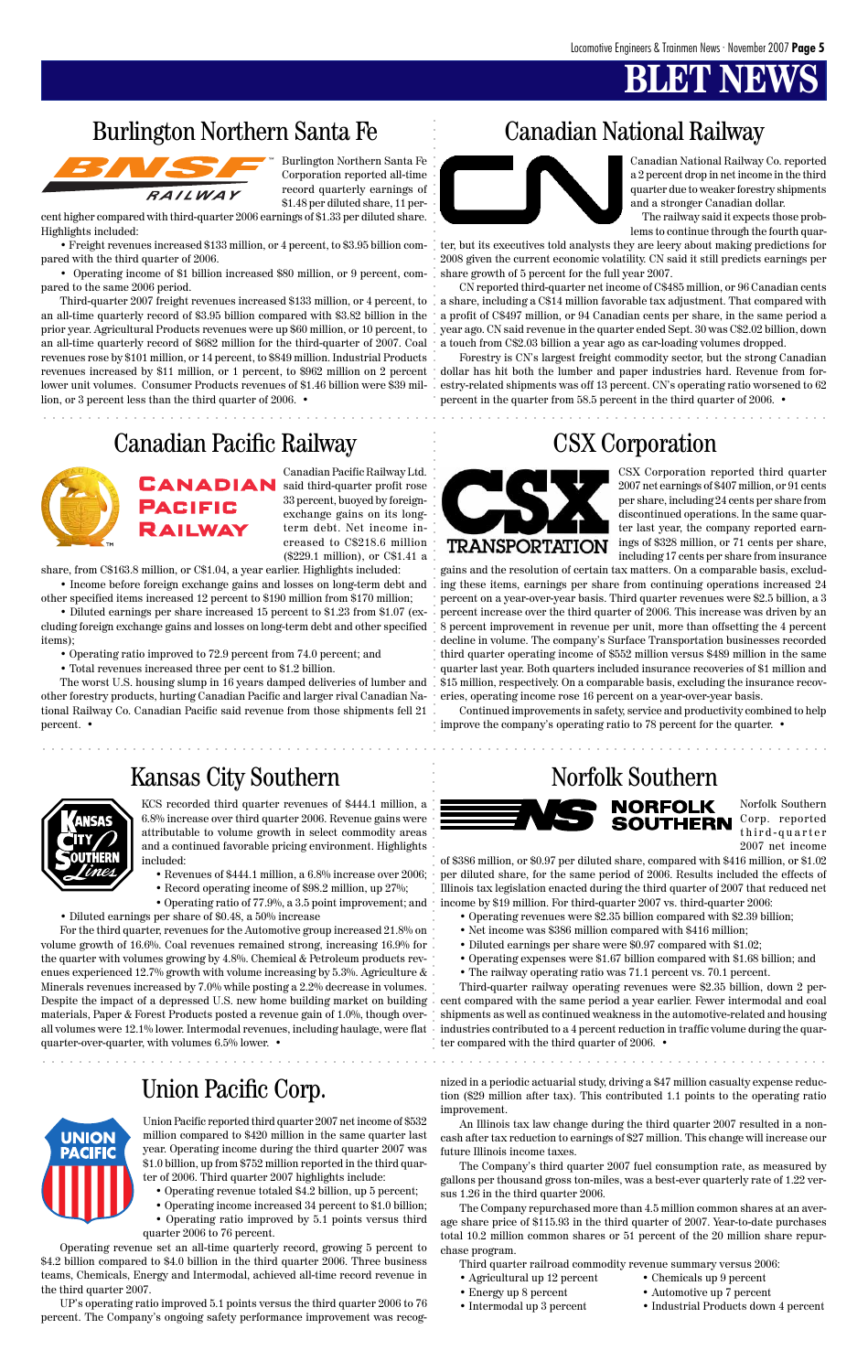# **BT NEWS**

#### Locomotive Engineers & Conductors Mutual Protective Association

 $6 - D$ . K. Lepley 14 — R. D. Scott 219 — J. B. Essary Jr. 326 — B. W. Wilkinson 521 — J. F. Sytsma

535 Griswold • Suite 1210 • Detroit, MI 48226-3689 **(800) 514-0010 • (313) 962-1512 FAX: (877) 633-1910 • E-MAIL: lecmpa1910@lecmpa.org • WEB: www.lecmpa.org** /OUR POSITION Education Food ecreatio Clothing nsurance Lodge<br>Dues Heat Other Furnitur Obligatio *Job Protection Headquarters for Transportation Employees Since 1910*

#### **As of June 30, 2007**

#### **As of July 31, 2007**

198 — J. T. Helton Jr. 621 — J. C. Carey 621 — R. D. Holmbeck 742 — B. J. Nance

78 — S. A. McClintock 129 — C. A. Adams  $153 - J$ . W. Brennan 228 — G. L. Bybee 404 — R. E. Staggs 497 — W. E. Fuller 497 — J. J. Lane 500 — G. P. Smyth 647 — T. B. Langen 910 — R. L. Schmidt

 $25 - R$ . E. Bundy 25 — J. M. Creedon  $25 - M$ . E. Fry 25 — R. B. Gouckenour  $45$  — G. L. Schelle  $191$  — J. M. Walsh 223 — J. H. Tabb Jr.  $386 - C$ . Hughes 476 — J. W. Mertz 647 — M. M. Harden 888 — J. R. Birrell

**As of August 31, 2007** 23 — J. R. Spidle Jr. 49 — H. D. Vineyard 171 — P. V. Buckle 171 — M. Moeller 253 — R. H. Skibba  $456 - A$ . J. Russell III 524 — B. W. Parker 597 — R. E. Harris 624 — R. E. Pelava 629 — E. E. Moore 740 — R. E. Graven 940 — A. C. Whitaker

**As of September 30, 2007** 30 — P. S. Anderson III 156 — J. D. Robertson

#### **As of October 31, 2007**

A. Dan Cook III has joined the BLET National Division as a member of the Executive Staff.

Immediately prior to accepting the position at the National Division, Brother Cook, 29, was Local Chairman of BLET Division 1 in Detroit, Mich.

As a member of the Executive Staff, Cook is working with other Executive Staff members Dennis Simmerman and Chuck Anderson on contracts, research, and correspondence for National President Don M. Hahs.

"I am glad for the opportunity to work at the National to better serve our membership and further the Brotherhood as a whole," Cook said.

A Norfolk Southern locomotive engineer, Brother Cook hired out as a conductor/trainman with the former Conrail in Jackson, Mich., in July of 1998. He earned promotion to locomotive engineer for Conrail in November of 1998. He first joined the BLET on May 1, 1999, as a member of Division 2, and transferred to Division 1 on August 1, 2003.

Brother Cook comes from a railroad family and is a fourth-generation railroader. His great grandfather, O.J. Cook Sr., earned promotion to locomotive engineer for the Michigan Central Railroad on Dec. 16, 1922; his grandfather, A.D. Cook Sr., was a fireman for the New York Central; and his father, A.D. Cook Jr., is currently a locomotive engineer with Norfolk Southern and member of BLET Division 2 in Jackson, Mich. Cook Jr. hired out on July 2, 1976 with Conrail in the track department, later transferring to engine service and earning promotion to a locomotive engineer on April 7, 1994.

Cook also has three great uncles who served as firemen and locomotive engineers: O.J. Cook Jr. hired out on the New York Central on July 2, 1942 and earned promotion to engineer on Sept. 30, 1949; D.L. Cook hired out with the New York Central on January 9, 1952 and earned promotion to locomotive engineer on November 17, 1955; and R.G. Cook worked as a fireman and engineer for the New York Central before he passed away in the early 1960s.

Brother Cook and his wife, Adrienne, were married on August 21, 2004.

Since joining the BLET, Brother Cook has been very active in serving his union. He served on the Local Committee of Adjustment for Division 2 from January 2000 to August 2002; Legislative Representative of Division 2 from January 2000 to August 2002; Alternate Secretary-Treasurer of the NS-Northern Lines General Committee of Adjustment from September 2005 to September 2007; Alternate Legislative Representative of Division 1 from January 2003 to September 15, 2007; and Local Chairman of Division 1 from January 2003 to September 15, 2007. He was also involved in the inception of the Michigan State Legislative Board.

"We are proud to have Brother Dan Cook on staff at the National Division," BLET National President Don Hahs said. "He is a bright young man who will diligently serve BLET members for many years to come." •



A.D. "Dan" Cook III, standing, confers with BLET National President Don M. Hahs regarding some recent correspondence. Brother Cook was hired by the National Division as an Executive Staff employee.

## **BROTHERHOOD OBITUARIES**

Former BLE General Chairman J.B. White, 75, of Denison, Texas, passed away on November 3.

Brother White was General Chairman on the former Missouri-Kansas-Texas Railroad for a number of years. He was the last man to hold the office as the MKT was merged into the Union Pacific Railroad in 1988. He also served as Vice

Chairman for seven years prior to serving as General Chairman. He joined BLE Division 177 in Denison, Texas, on August 1, 1978 and retired on June 1, 1997.

His railroad career spanned 47 years with the MKT and Union Pacific Railroad. He was in the U.S. Army from 1952-54, serving in Japan.

He is survived by his wife, Lois White of Denison; three sons, Stephen and wife Sharon, David and wife Melissa, and James and wife Cheri; and many grandchildren and great grandchildren.

Services for Brother White will be held at 2 p.m. on Wednesday, November 7, 2007, in Faith Assembly of God Church in Denison, Texas. The Rev. Joyce Ames will officiate, and burial will be in Cedarlawn Memorial Park. Arrangements are under the direction of Johnson-Moore Funeral Home (631 W Woodard Street, Denison, TX 75020; Phone:

(903) 465-3345).

"Brother White served the Brotherhood admirably for many years," said BLET National President Don M. Hahs.

BLET National Secretary-Treasurer Bill Walpert added: "He will be remembered as a

dedicated and loyal union leader who made many important contributions to the Brotherhood and its members." •

## Former Missouri-Kansas-Texas General Chairman J.B. White, 1932-2007

# **National Division welcomes Dan Cook**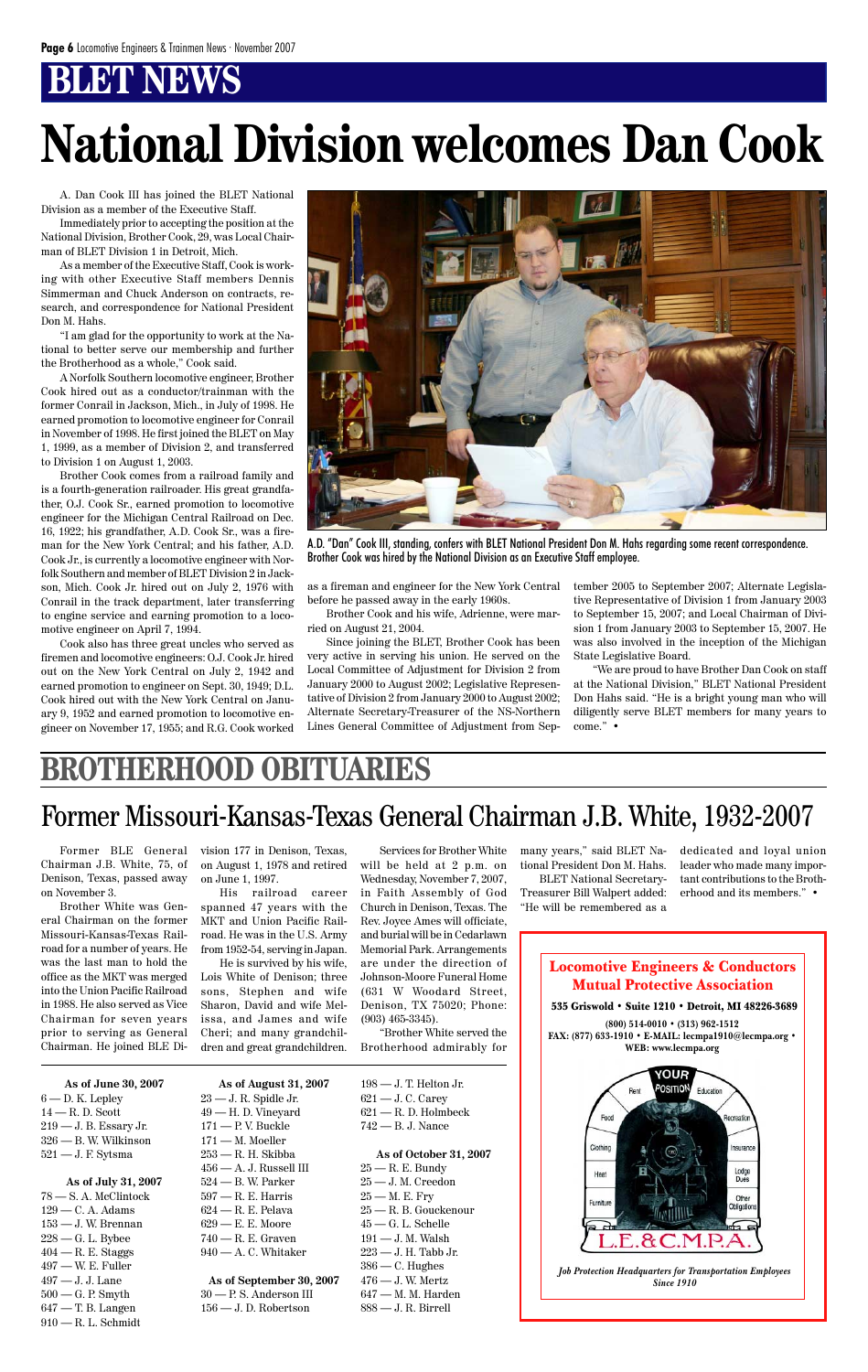# **BLET NEWS**

Cook said. "U.S. railroad companies are guilty as charged based on the clear facts. While the U.S. railroads should continue to educate employees to improve safety, intimidating employees through threats and false FRA test failures is an unacceptable means of creating misleading and faulty safety records."

"Haskins, Knisley and Cook's experiences are just three examples of mistreatment that rail employees are forced to endure," said John Tolman, Vice President and National Legislative Representative of the BLET during testimony. "We are here today to bring experiences like these to light."

Tolman also thanked lawmakers for passage of H.R. 2095, the Federal Railroad Safety Improvement Act of 2007.

Included in the bill is a provision

# TOLMA

ber. While the BLET and others in Rail Labor are fighting to end the FMLA injustice as quickly as pos-

sible, realistically, a final decision is well into the future.

Everyone involved should be reminded that the decision, as it stands, is a victory under the FMLA statute only.

The Carriers still maintain that even without the statute, the applicable collective bargaining agreements themselves allow management to require the employees to use the paid leave they have chosen for other purposes, e.g., vacation, for FMLA purposes. That dispute has to be resolved in Section 3 arbitration. So, in the meantime, members are advised to continue filing claims to document their FMLA disputes with management as the organization waits for the Supreme Court to act.

Eleven Rail Labor unions are involved in the case. Mike Wolly and Margo Pave of Zwerdling, Paul, Kahn, & Wolly, P.C., are representing the interests of six of the 11 unions — BLET, International Brotherhood of Electrical Workers, American Train Dispatchers, Brotherhood of Railroad Signalmen, National Conference of Firemen and Oilers, and the Sheet Metal Workers International Association. •

According to the Railroad Retirement Board (RRB), those railroad retirement annuitants subject to earnings restrictions can earn more in 2008 without having their benefits reduced, as a result of increases in earnings limits indexed to average national wage increases.

Like social security benefits, some railroad retirement benefit payments are subject to deductions if an annuitant's earnings exceed certain exempt amounts. These earnings restrictions apply to those who have not attained full social security retirement age. For employee and spouse annuitants, full retirement age ranges from age 65 for those born before 1938 to age 67 for those born in 1960 or later. For survivor annuitants, full retirement age ranges from age 65 for those born before 1940 to age 67 for those born in 1962 or later.

For those under full retirement age throughout 2008, the exempt earnings amount rises to \$13,560 from \$12,960 in 2007. For beneficiaries attaining full retirement age in 2008, the exempt earnings amount, for the months before the month full retirement age is attained, rises to \$36,120 in 2008 from \$34,440 in 2007.

For those under full retirement age, the earnings deduction is \$1 in benefits for every \$2 of earnings over the exempt amount. For those attaining full retirement age in 2008, the deduction is \$1 for every \$3 of earnings over the exempt amount in the months before the month full retirement age is attained.

When applicable, these earnings deductions are assessed on the tier I and vested dual benefit portions of railroad retirement employee and spouse annuities, and the tier I, tier II, and vested dual benefit portions of survivor benefits.

All earnings received for services rendered, plus any net earnings from self-employment, are considered when assessing deductions for earnings. Interest, dividends, certain rental income, or income from stocks, bonds, or other investments are not considered earnings for this purpose.

Retired employees and spouses, regardless of age, who work for their last pre-retirement nonrailroad employer are also subject to an additional earnings deduction, in their tier II and supplemental benefits, of \$1 for every \$2 in earnings up to a maximum reduction of 50%. This earnings restriction does not change from year to year and does not allow for an exempt amount.

A spouse benefit is subject to reduction not only for the spouse's earnings, but also for the earnings of the employee, regardless of whether the earnings are from service for the last pre-retirement nonrailroad employer or other post-retirement employment.

Special work restrictions continue to be applicable to disability annuitants in 2008. Regardless of age and/or earnings, no railroad retirement annuity is payable for any month in which an annuitant (retired employee, spouse or survivor) works for a rail employer or rail union. •

# **RRB: Retiree earnings limits to rise in 2008**

#### Harassment

#### Continued from Page 1

that guarantees the right to prompt medical attention and makes it unlawful for a railroad to interfere in the relationship between an injured railroad worker and his or her doctor.



The Teamsters Rail Conference represents more than 70,000 locomotive engineers, trainmen and maintenance of way workers who are members of the BLET and the Brotherhood



John Tolman Timothy Knisley Timothy Knisley Creg Haskins

of Maintenance of Way Employes Division. The Teamsters was founded in 1903 and represents more than 1.4 million hard working men and women in the U.S., Canada and Puerto Rico. •

# Rail workers testify before Congress to end harassment, intimidation

#### FMLA Update

Continued from Page 1

website designed specifically for all Railroad members. This new website can be accessed at www.myuhc.com/groups/railroadinfo by all members regardless of their medical carrier, and provides important information you may need as an active, pre-retiree or retired Railroad member.

This new website provides answers to the most frequently asked questions and also provides a direct link to www.myuhc.com. The new website contains information regarding dependent eligibility, Medicare, retirement, important UnitedHealthcare phone numbers, various health care hot topics and a section that contains the various forms Railroad members are required to complete.

UnitedHealthcare recently created a new • Supplemental Insurance.

The forms section is one of the most exciting features of the new website. Railroad members are now able to print them directly from the Railroad Information DepotSM website saving valuable time. The forms available on the website include:

- Period of Disability;
- COBRA; Retirement Application;
- Provider Nomination; Beneficiary Affidavit;

The new website details certain information that may assist Railroad members in making important health care choices regarding:

• GA-46000 Railroad Employees National Early Retirement Major Medical Benefit Plan & Medco Managed Pharmacy Services Benefit GA-23111, Plan E supplement to GA-46000;

• COBRA for retirees losing dental/vision coverage;

• Medicare supplement (GA-23111 Plan F) for those eligible for Medicare; and

• Medicare Prescription Part D coverage (includes a toll-free number for UnitedHealthcare).

UnitedHealthcare continually strives to provide Railroad members with the highest quality service, as well as support tools to assist them in their daily decision making. With the introduction of this new website, Railroad members may now have easier and faster access to the things they need the most. All members are encouraged to visit the website and take advantage of this new resource.

## UnitedHealthcare introduces Railroad Information Depot website to help members with medical issues